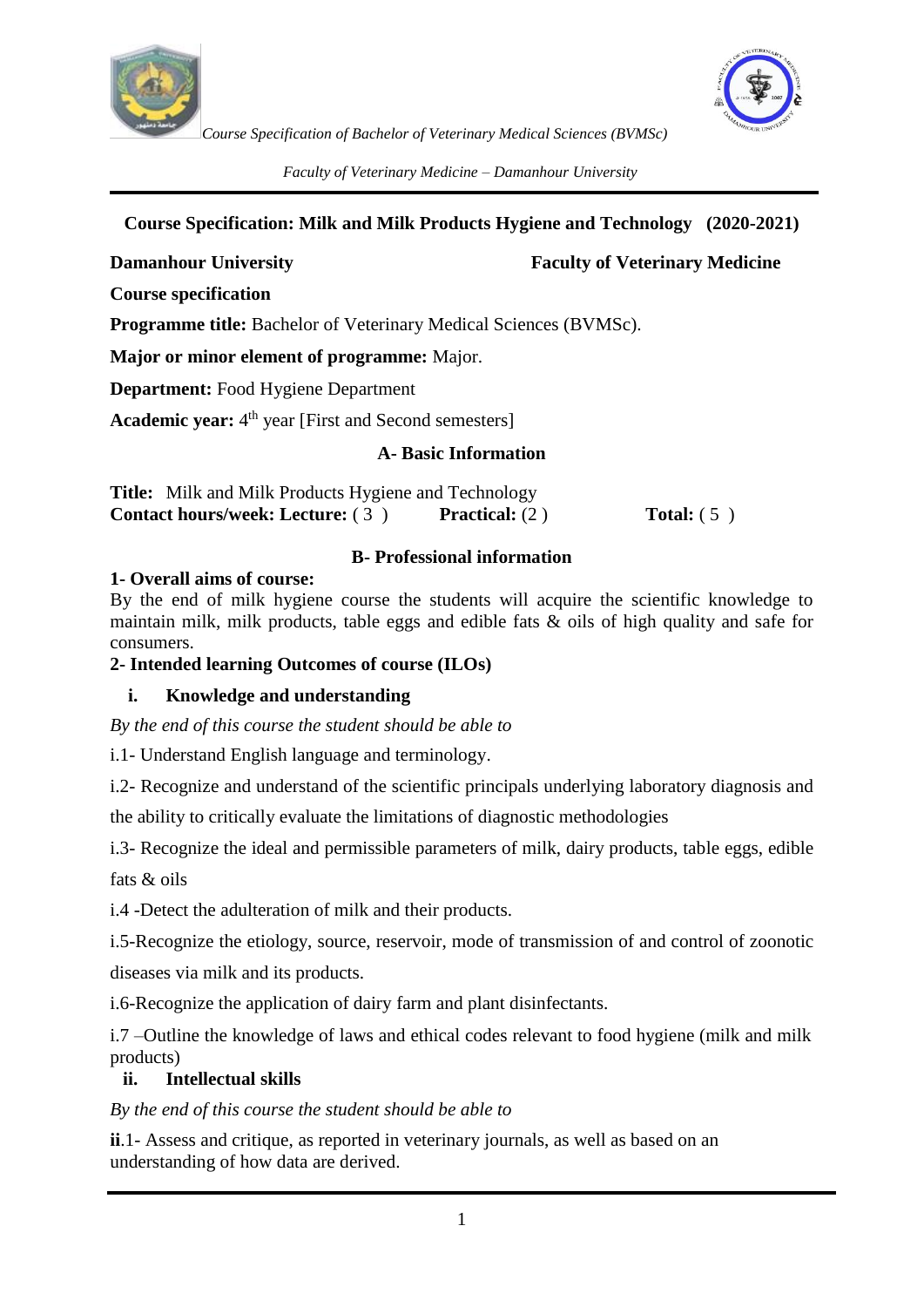



#### *Faculty of Veterinary Medicine – Damanhour University*

**ii**.2- Evaluate scientific as well as clinical information and critically analyze conflicting data and hypotheses.

- **ii**.3- Able to select from different choices.
- **ii**.4- Conclude and discuss the scientific experiments.
- **ii**.5- Specify problems and finding solution.
- **ii**.6- Face disasters.
- **ii**.7- Utilize the knowledge of evidence based veterinary medicine in making decisions.

## **ii**.8- Generate useful data in various forms.

#### **iii. Professional and practical skills.**

*By the end of this course the student should be able to*

**iii.**1- Handle and restrain animals in a safe and human manner during milk sample

collections.

**iii.**2- Investigate the etiological agents of subclinical mastitis (Bacteria, viruses,…etc)

**iii.**3- Design the ongoing learning and self evaluation.

**iii.**4- Prepare the possible public health significance of milk and their products.

**iii.**5- Applicate MS, Win XP Word, Excel in scientific research in facing problems.

**iii.**6- Carry out feasibility studies for food safety projects.

**iii.**7- Investigate milk and milk products and decide their fitness to human consumption.

#### **iv. General transferable skills**

#### **By the end of this course the student should be able to**

**iv.**1- Perform a research on common problems as subclinical mastitis in the surrounding dairy animals at Sharkia Province.

**iv.**.2- Have computer skills and get access to web sites to obtain information and to apply software in bioscience.

**iv.**.3- Impress team work to get a specific task.

**iv.**.4- Resolve conflicts.

**iv.**.5- Interpret, transcribe and communicate data and observation.

**iv.**.6 - Plan for competing disaster & crisis

| 3- Contents: |  |
|--------------|--|
|--------------|--|

| <b>Semester</b> | Lecture topic                 | No of | <b>Practical</b>              | No of |
|-----------------|-------------------------------|-------|-------------------------------|-------|
|                 |                               | hours | <b>Topic</b>                  | hours |
|                 | Introduction                  |       | Sampling of milk              |       |
| <u>first</u>    | Milk production and secretion |       | Physical examination of milk  |       |
|                 | Physical properties of milk   |       | examination<br>Chemical<br>of |       |
|                 |                               |       | milk                          |       |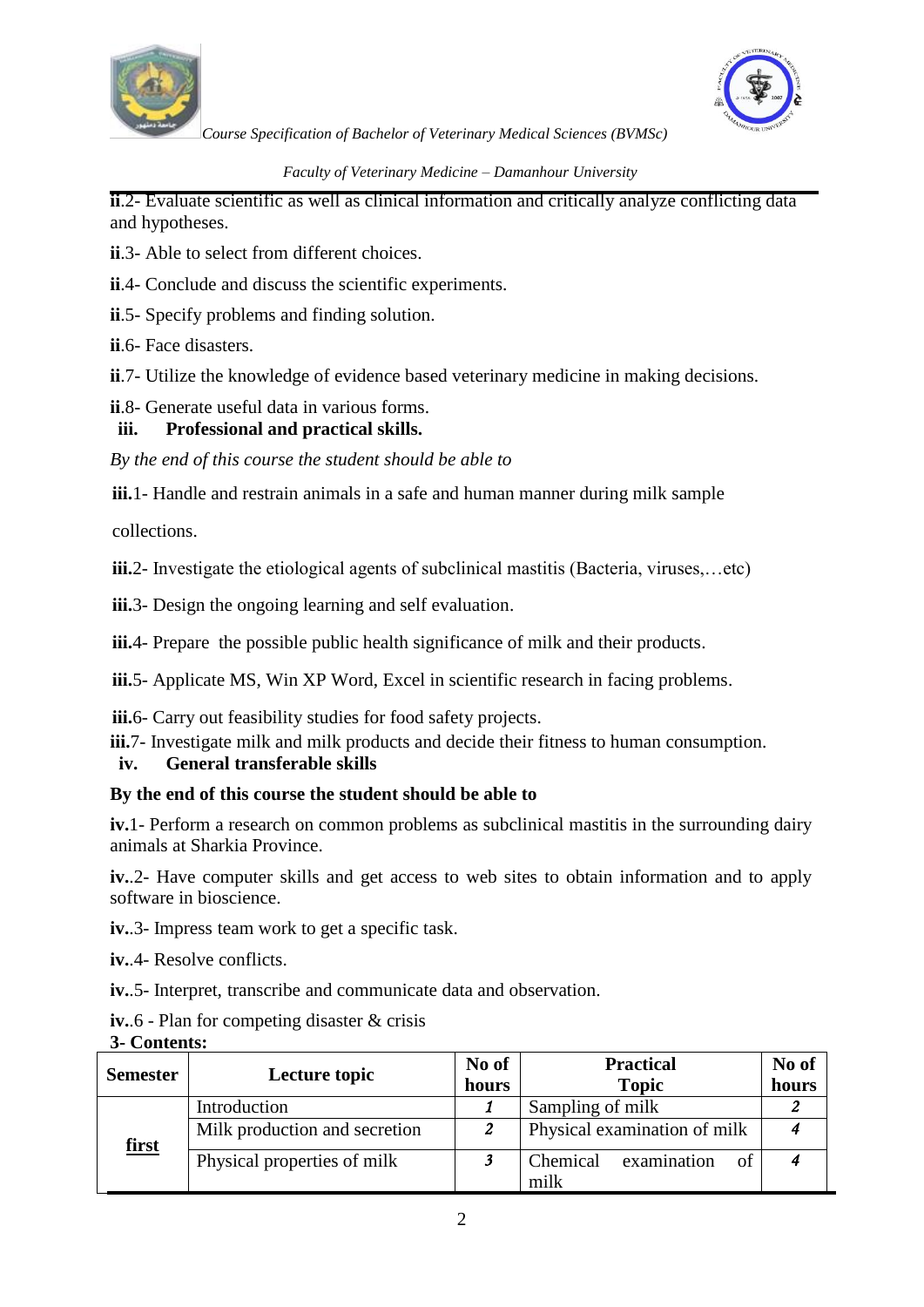



*Course Specification of Bachelor of Veterinary Medical Sciences (BVMSc)*

|        | Milk composition and Factors<br>affecting milk composition | 4                         | Detection<br>$\overline{\text{of}}$<br>milk<br>adulteration | 4              |
|--------|------------------------------------------------------------|---------------------------|-------------------------------------------------------------|----------------|
|        | milk<br>Nutritive<br>of<br>value<br>constituents           | $\boldsymbol{\mathit{1}}$ | Sanitary & keeping quality<br>tests                         | $\overline{4}$ |
|        | Parameters affecting microbial<br>growth                   | $\overline{2}$            | Detection of abnormal milk                                  | $\overline{2}$ |
|        | Sources of microorganisms in<br>milk                       | $\overline{c}$            | Microbiological examination<br>of milk                      | $\overline{4}$ |
|        | Fermentation of milk                                       | $\overline{c}$            | Testing of dairy utensils for<br>sterility                  | $\overline{2}$ |
|        | Diseases transmitted<br>through<br>milk                    | $\overline{\mathbf{3}}$   | antibiotic<br>Detection<br>$\sigma$<br>residues in milk     | $\overline{2}$ |
|        | Guarding the health of dairy<br>animals                    | $\overline{\mathbf{3}}$   | Detection of heat treated milk                              | $\overline{2}$ |
|        | Milk parlour                                               | $\overline{\mathbf{3}}$   |                                                             |                |
|        | Indicator microorganisms                                   | $\overline{c}$            |                                                             |                |
|        | Clean milk production                                      | $\overline{\mathbf{3}}$   |                                                             |                |
|        | Reception and pre treatment of<br>milk                     | $\overline{2}$            |                                                             |                |
|        | Food poisoning                                             | $\overline{\mathbf{3}}$   |                                                             |                |
|        | <b>Mastitis</b>                                            | $\mathbf{3}$              |                                                             |                |
|        | Cleaning and sanitizing dairy<br>equipments                | $\overline{2}$            |                                                             |                |
|        | Antibiotic residues                                        | $\overline{2}$            |                                                             |                |
|        | Heat treatment of milk                                     | $\overline{2}$            |                                                             |                |
|        |                                                            | 45                        |                                                             | 30             |
| second | Introduction                                               | $\boldsymbol{\mathit{1}}$ | Sampling                                                    | $\overline{2}$ |
|        | Cream                                                      | 4                         | Examination of cream                                        | $\overline{2}$ |
|        | <b>Butter</b>                                              | $\mathfrak{z}$            | <b>Examination of butter</b>                                | $\overline{2}$ |
|        | Condensed milk                                             | 4                         | Examination of cheese                                       | $\overline{2}$ |
|        | Powdered milk                                              | $\boldsymbol{4}$          | Examination of ice cream                                    | $\overline{a}$ |
|        | Cheese                                                     | $\overline{5}$            | Examination of fermented<br>milk                            | $\overline{a}$ |
|        | Fermented milks                                            | $\mathfrak{I}$            | Examination of condensed<br>and evaporated milk             | $\overline{a}$ |
|        | Ice cream and dairy deserts                                | 5                         | Examination of dried milk                                   | $\overline{2}$ |

*Faculty of Veterinary Medicine – Damanhour University*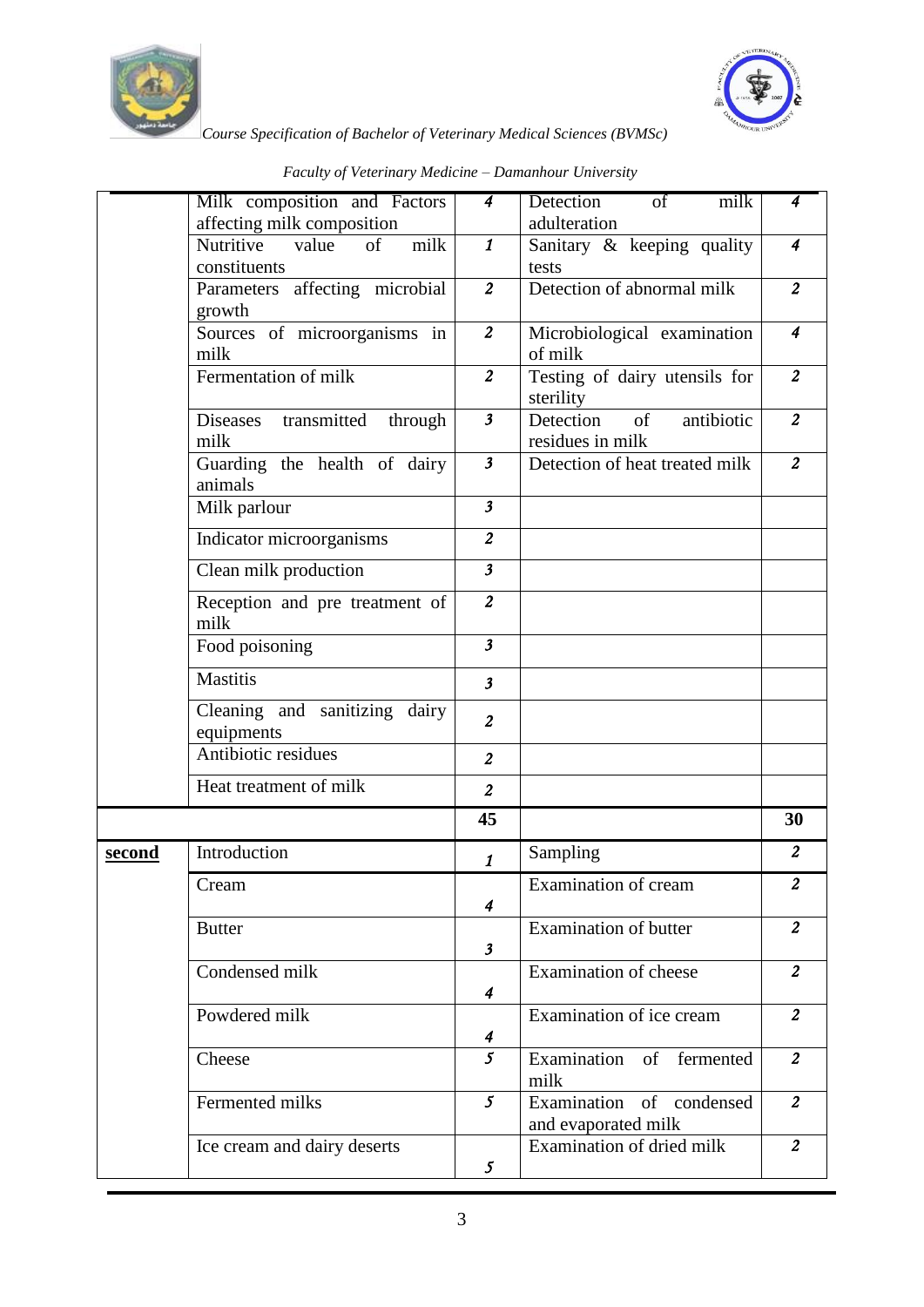



|              | Edible fats and oils | 5. | Physical examination<br>of<br>edible fats and oils | $\overline{2}$ |
|--------------|----------------------|----|----------------------------------------------------|----------------|
|              | Table eggs           | 5  | Chemical examination<br>of<br>edible fats and oils |                |
|              |                      |    | Examination of egg                                 |                |
|              | <b>HACCP</b>         | 2  |                                                    |                |
|              | Bacteriophage        | 2  | Manufacture of cheese                              | 2              |
|              |                      |    | Manufacture of Yoghurts                            | $\overline{2}$ |
|              |                      | 45 |                                                    | 30             |
| <b>Total</b> |                      | 90 |                                                    | 60             |

*Faculty of Veterinary Medicine – Damanhour University*

#### **4- Teaching and learning methods:**

## **4.1**- **Lectures** (Blackboard and Data show)

## **4.2- Practical** (Equipped laboratories, Discussion)

#### **4.3. Online Sessions**

# **5- Teaching and learning methods for students facing difficulties:**

The department will apply special procedures to explore and help the students who face difficulties to achieve the required knowledge and skills related to food safety and quality (milk and its products) through additional lectures and/or practical sessions.

#### **6- Student assessment methods**

#### **6.1- Assessment methods**

**Written exam**. A comprehensive exam. with variable questions covering all topics of the course and suitable for all students. The exam. Will be applied in MCQ and other questions in the form of fill in space, correct, true or false and multiple choose. The time is enough for solving and revision. The exam. Assess knowledge, understanding and intellectual skills. ( MCQ -100 points 1\4 mark for each)

**Oral exam**. Different oral questions to assess knowledge, understanding, intellectual and general skills.( 5 questions 2 mark for each)

**Practical exam**. The students will be examined in their practical session under supervision of staff members within allowed enough time . practical exams are one chemical test (10 mark)and spots (5 mark ) to assess practical, professional and intellectual skills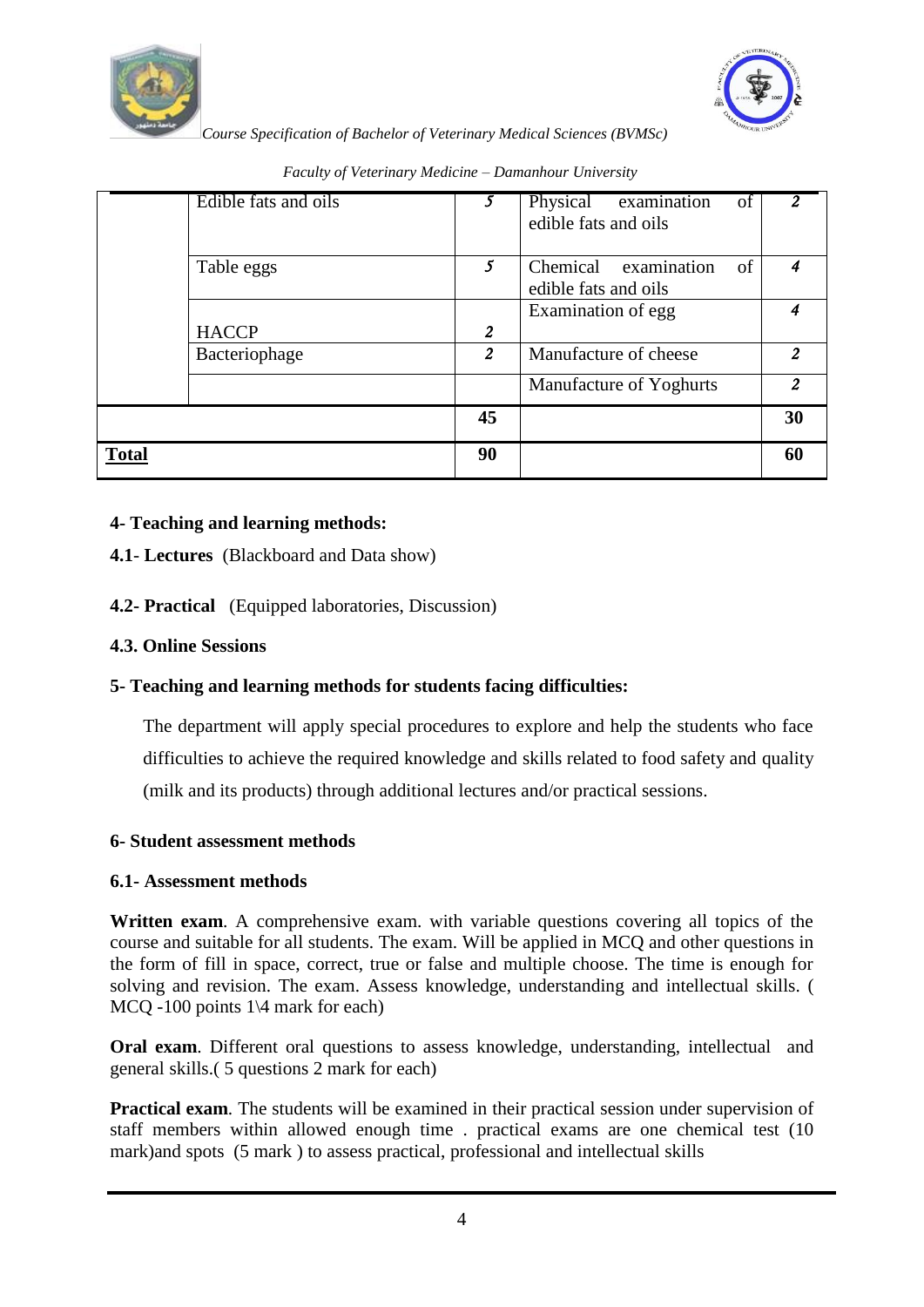



*Faculty of Veterinary Medicine – Damanhour University*

Periodical exam. sheets

Attendance . weekly lab. activity

Assignments (Posters, presentation and assay)

| <b>Method</b>   | Matrix alignment of the measured ILOs/Assessments methods |                          |                  |                     |  |  |
|-----------------|-----------------------------------------------------------|--------------------------|------------------|---------------------|--|--|
|                 | K&U(i)                                                    | $LS$ (ii)                | $P&P.S$ (iii)    | $\mathbf{G.S}$ (iv) |  |  |
| Written exam    | i.1, i.2, i.3, i.5 &<br>i.6                               | ii.1 $\&$ ii.2           | iii.3& iii.4     | iv.6                |  |  |
| Oral exam       | $i.2$ , $i.3$ & $i.4$                                     | ii.1, ii.2,<br>ii.3&ii.7 | $iii.1 \& iii.2$ | iv.2&iv.4           |  |  |
| Practical exam  | i.1, i.2 $& 1.3$                                          | ii.1 & ii.2&ii.4         | iii.5&iii.7      | iv.1, iv.2&iv.3     |  |  |
| Periodical exam | i.1, i.2 & i.3                                            | ii.1 $\&$ ii.2           | $\blacksquare$   | ۰                   |  |  |
| Assignments     | i.7                                                       | ii.5, ii.6&ii.8          | iii.6            | iv.5                |  |  |

# **6.2- Assessment schedule/Semester:**

|                                               | Week No./Semester |
|-----------------------------------------------|-------------------|
| <b>First Periodical exam</b>                  |                   |
| <b>Second Periodical exam</b>                 |                   |
| <b>Practical exam</b>                         |                   |
| <b>Oral</b> exam                              |                   |
| <b>Written exam</b>                           |                   |
| <b>Assignments</b> (Booster and presentation) |                   |

#### **6.3- Weighting of assessments:**

| <b>Assessment</b>                                    | $\frac{0}{0}$  | <b>Allocated Mark</b>       |                |               |
|------------------------------------------------------|----------------|-----------------------------|----------------|---------------|
|                                                      |                | 1 <sup>st</sup> semester    | $2nd$ semester | <b>Total</b>  |
| <b>Practical examination</b>                         | 20             | 10                          | 10             | 20            |
| • Periodical exam                                    | 4              | $\mathcal{D}_{\mathcal{L}}$ | 2              |               |
| • Attendance(lab.activity)                           | $\mathfrak{D}$ |                             |                | $\mathcal{D}$ |
| <b>Assignments</b><br>(Booster)<br>and presentation) | 4              | ↑                           | $\overline{2}$ | 4             |
| <b>Oral examination</b>                              | 20             | 10                          | 10             | 20            |
| <b>Final examination</b>                             | 50             | 25                          | 25             | 50            |
| <b>Total</b>                                         | 100            | 50                          | 50             | 100           |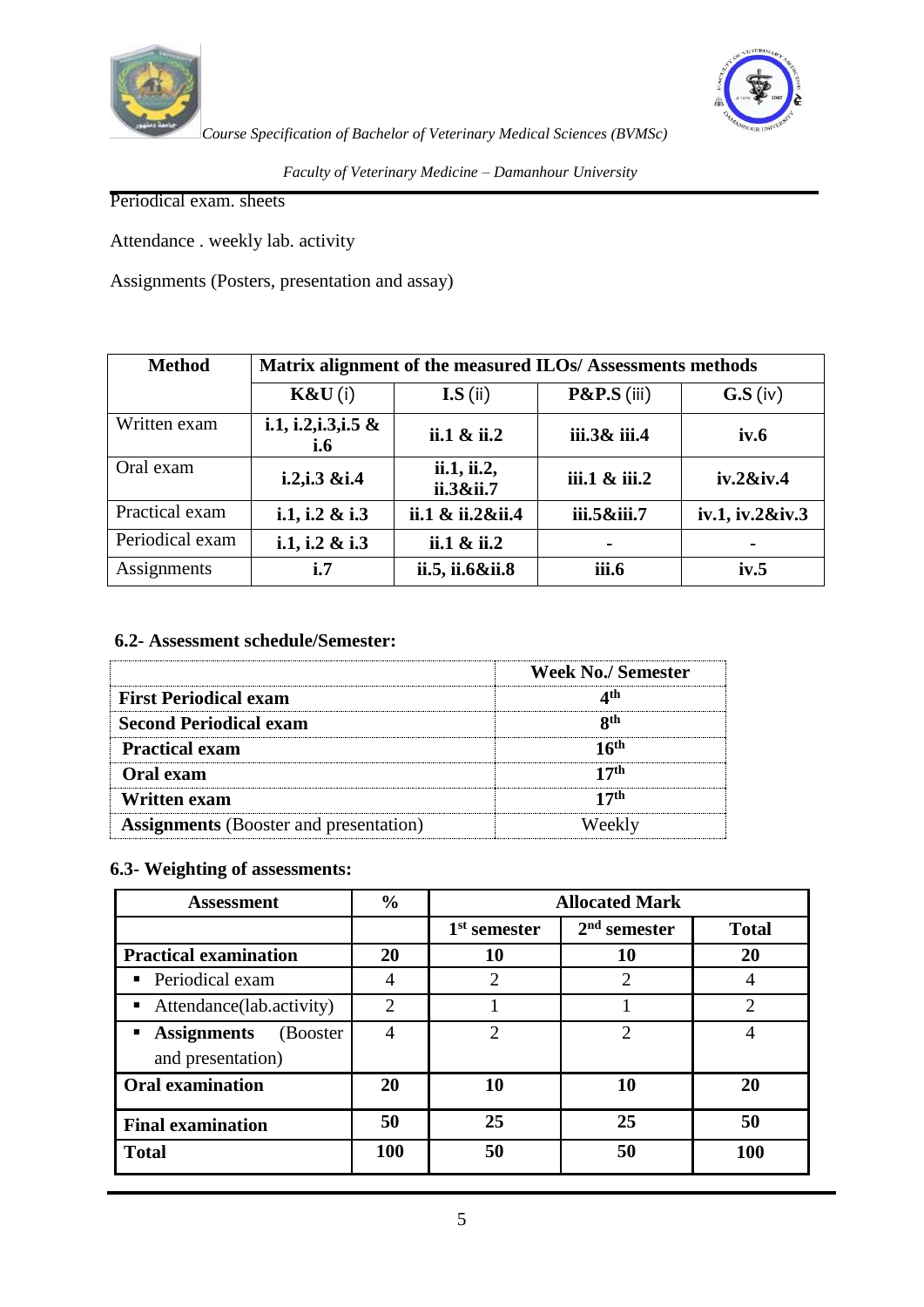



*Faculty of Veterinary Medicine – Damanhour University*

#### **7- List of references**

7.1- Course note:

Milk Hygiene (part 1,2013) (theoretical and practical)

Hygiene of Milk products, Edible fats and oils and Table eggs (part 2, 2013) (theoretical and practical)

7.2- Recommended texts

Dairy science books second edition1950

Microorganisms in food books first edition 1996

Dairy processing book first edition 2000

7.3- Websites

[www.Pubmed.com](http://www.pubmed.com/)

WWW. Science direct.com

# **8- Facilities required for teaching and learning:**

| Apparatus/equipment     | No. | <b>Uses</b>                                                                       |
|-------------------------|-----|-----------------------------------------------------------------------------------|
| Laboratories            |     | Physical, chemical and microbiological<br>analysis of milk, dairy products, table |
|                         |     | eggs and edible fats and oils                                                     |
| Laptop and data show    |     | Teaching and presentation on round                                                |
|                         |     | tables and seminars                                                               |
| Overhead projectors     |     | Teaching and presentation on round                                                |
|                         |     | tables and seminars                                                               |
| Computer                |     | Teaching and presentation on round                                                |
|                         |     | tables and seminars                                                               |
| Modern devices in dairy |     | Training of students on manufactures of                                           |
| hygiene and technology  |     | dairy products as well as examinations                                            |
| Reagents and chemicals  |     | Physical, chemical and microbiological                                            |
|                         |     | analysis of milk, dairy products, table                                           |
|                         |     | eggs and edible fats and oils.                                                    |

Course Coordinator **Head of the Department**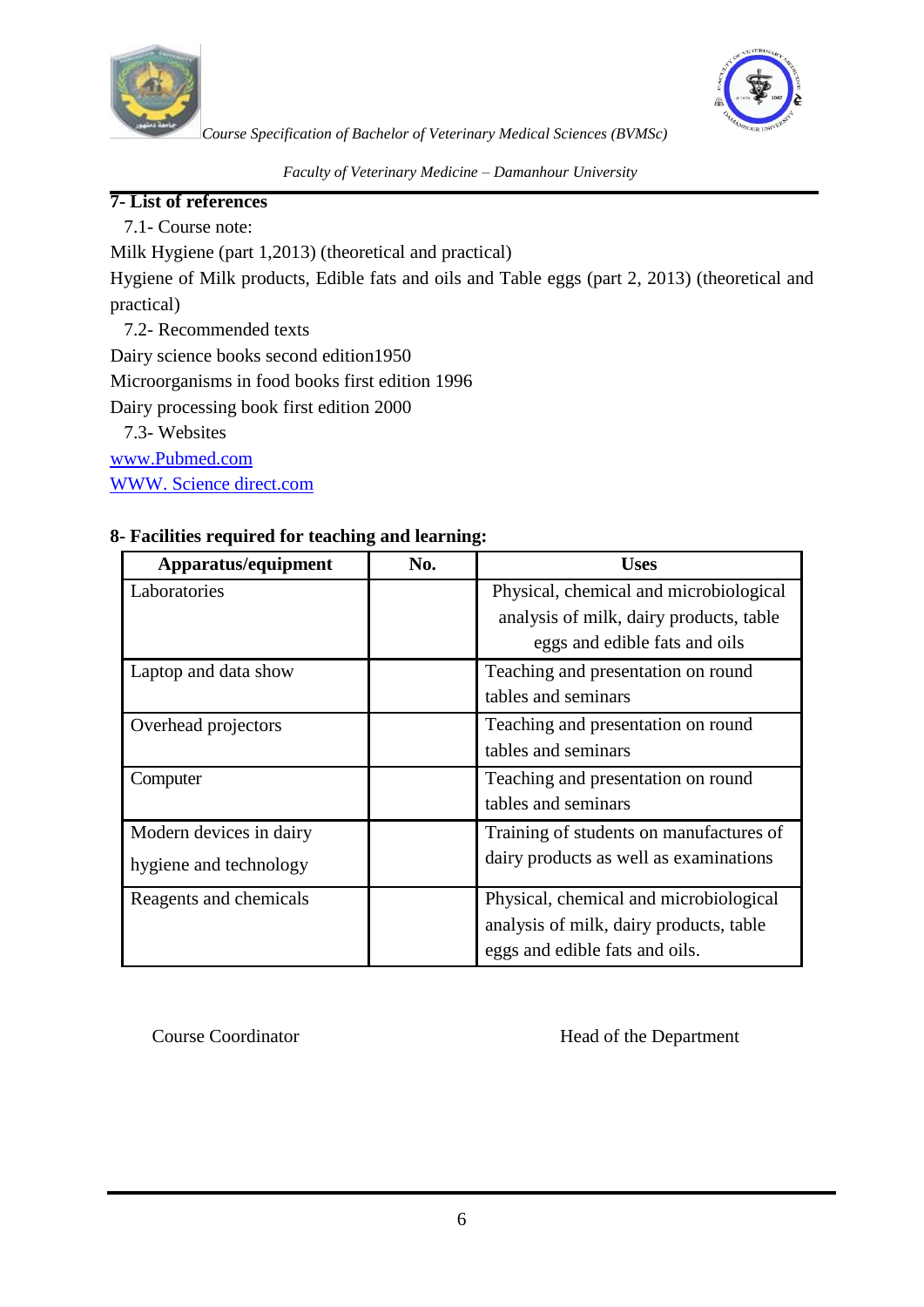



#### **Course Matrix (Milk& Milk Products Hygiene and Technology 2020-2021)**

#### **Department: Food Hygiene Course Title: Milk& Milk Products Hygiene and Technology Academic Year: 2020-2021**

| <b>Program ILOs</b>                                                                                                                                                       | <b>Course ILOs</b>                                                                                                                                                                                                                                                                                                              | <b>Course topics</b>                         | <b>Teaching and</b><br><b>Learning methods</b> | <b>Assessment</b><br><b>Methods</b> | <b>Evidence</b>                        |
|---------------------------------------------------------------------------------------------------------------------------------------------------------------------------|---------------------------------------------------------------------------------------------------------------------------------------------------------------------------------------------------------------------------------------------------------------------------------------------------------------------------------|----------------------------------------------|------------------------------------------------|-------------------------------------|----------------------------------------|
| K&U                                                                                                                                                                       | K&U                                                                                                                                                                                                                                                                                                                             |                                              |                                                |                                     |                                        |
| a.20- Recognition of ideal and<br>permissible<br>parameters<br>(physical, chemicals, and drug<br>residues as well as microbial)<br>of milk, dairy products, eggs,<br>oils | i.1- Understand English language and terminology.<br>i.3- Recognize the ideal and permissible parameters of<br>milk, dairy products, eggs, oils.                                                                                                                                                                                | Physical properties of<br>milk               | Lectures                                       | Written & oral<br>Exam              | Marked written<br>papers& list of oral |
| of<br>a.21<br>Detection<br>adulteration of milk, and dairy<br>products                                                                                                    | understand of the scientific<br>i.2- Recognize and<br>principals underlying laboratory diagnosis and the<br>ability to critically evaluate the limitations of<br>diagnostic methodologies<br>i.4 – Detect the adulteration of milk and dairy products.                                                                          | Physical and chemical<br>examination of milk | Practical Training /<br>Laboratory             | Practical Exam                      | Marked practical<br>note               |
| a.23-Recognizing<br>how<br>to<br>make judgment of milk and<br>their products                                                                                              | i.5-Recognize the etiology, source, reservoir, mode of<br>transmission of and control of zoonotic diseases via<br>milk and its products.<br>i.6-Recognize the application of dairy farm and plant<br>disinfectants.<br>i.7 -outline the knowledge of laws and ethical codes<br>relevant to food hygiene (Milk and its products) | Milk composition                             | Lectures                                       | Written Exam                        | Marked written<br>papers& list of oral |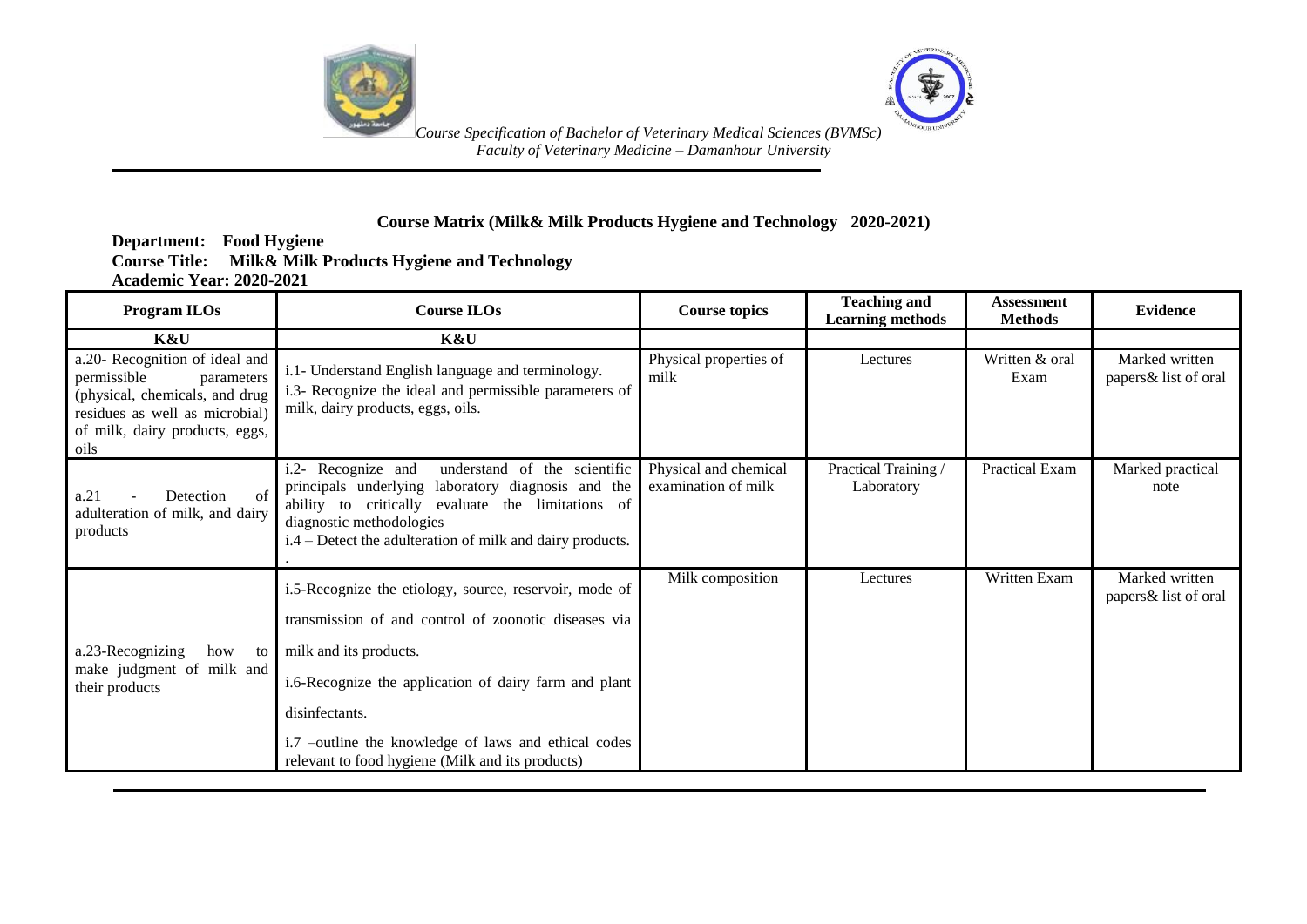



| I.S                                                                                                                                                    | I.S                                                                                                                                                                                      |                                                                                            |                                             |                                    |                          |
|--------------------------------------------------------------------------------------------------------------------------------------------------------|------------------------------------------------------------------------------------------------------------------------------------------------------------------------------------------|--------------------------------------------------------------------------------------------|---------------------------------------------|------------------------------------|--------------------------|
| b.2- The ability to assess and<br>critique, as reported in<br>veterinary journals, as well as<br>based on an understanding of<br>how data are derived. | ii.1- assess and critique, as reported in veterinary<br>journals, as well as based on an understanding of how<br>data are derived                                                        | Sampling and<br>examination of milk<br>and milk products                                   | Practical Training /<br>Laboratory          | Practical Exam                     | Marked practical<br>note |
| b.3- The ability to evaluate<br>scientific as well as clinical<br>information and critically<br>analyze conflicting data and<br>hypotheses             | ii.2- evaluate scientific as well as clinical<br>information and critically analyze conflicting data<br>.and hypotheses                                                                  | Quantitative assay of<br>food borne pathogens-<br>Serology - Polymerase<br>Chain Reaction. | Practical Training /<br>Laboratory          | <b>Practical Exam</b>              | Marked practical<br>note |
| b.4- The ability to select from<br>different choices.                                                                                                  | .ii.3- able to select from different choices                                                                                                                                             | <b>HACCP</b>                                                                               | Lectures                                    | Assignment                         | poster                   |
| b.5- The ability to conclude<br>and discuss the scientific<br>experiments                                                                              | ii.4- conclude and discuss the scientific experiments                                                                                                                                    | Sampling and<br>examination                                                                | Practical Training /<br>Laboratory          | <b>Practical Exam</b>              | Marked practical<br>note |
| b.7- Specifying problems and<br>finding solution                                                                                                       | .ii.5- Encourage the innovation nature of students                                                                                                                                       | Bacteriophage                                                                              | Lectures /Practical<br>Training             | Assignment                         | Poster                   |
|                                                                                                                                                        | ii.6- Specify problems and finding solution<br>ii.7- Utilize the knowledge of evidence based veterinary<br>medicine in making decisions.<br>ii.8- Generate useful data in various forms. | <b>Mastitis</b>                                                                            | Lectures /Practical<br>Training             | Assignment                         | Poster                   |
| P&P                                                                                                                                                    | P&P                                                                                                                                                                                      |                                                                                            |                                             |                                    |                          |
| c.15- The ability of carrying<br>out feasibility studies as well<br>as bioinformatics for animal                                                       | <b>iii.</b> 1 - Handle and restrain animals in a safe and human                                                                                                                          | Examination of milk<br>products/<br>Mastitis/                                              | Lecturer/Practical<br>Training / Laboratory | Practical<br>Exam/Written<br>exam. | Marked practical<br>note |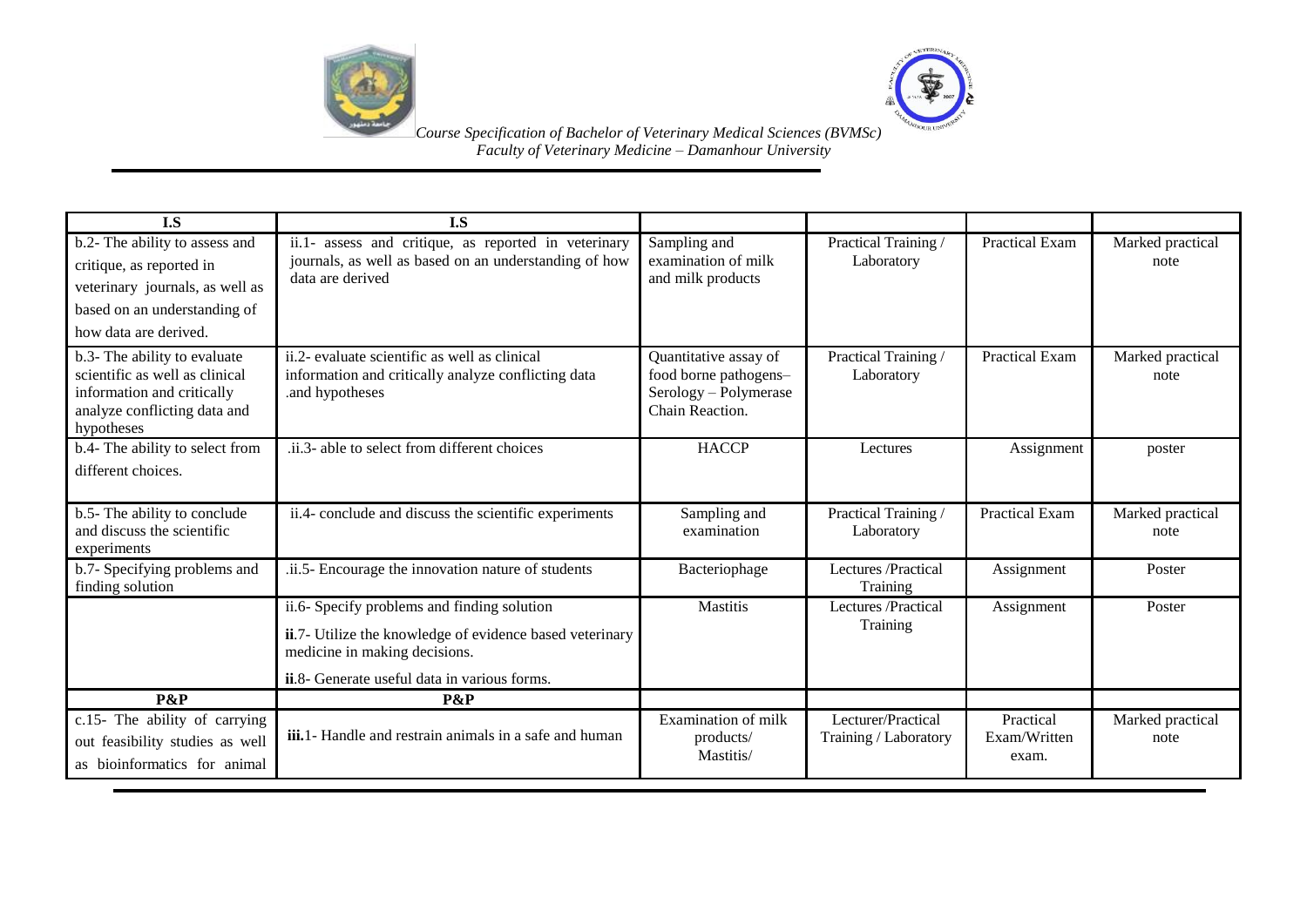



| production projects.                                                                                                                                                                                                         | manner during milk sample collections.<br>iii.2- Investigate the etiological agents of subclinical<br>mastitis (Bacteria, viruses,etc)<br>iii.3- Design the ongoing learning and self evaluation.<br><b>iii.</b> 4- Prepare the possible public health significance of<br>milk and their products.<br>iii.7- investigate the milk and dairy products and<br>decide their fitness to human consumption | Food poisoning                  |                                    |                       |                          |
|------------------------------------------------------------------------------------------------------------------------------------------------------------------------------------------------------------------------------|-------------------------------------------------------------------------------------------------------------------------------------------------------------------------------------------------------------------------------------------------------------------------------------------------------------------------------------------------------------------------------------------------------|---------------------------------|------------------------------------|-----------------------|--------------------------|
| c.21- Have a commitment to<br>ongoing learning and self-                                                                                                                                                                     | iii.5- Applicate MS, Win XP Word, Excel in scientific                                                                                                                                                                                                                                                                                                                                                 | Examination of milk<br>products | Practical Training /<br>Laboratory | <b>Practical Exam</b> | Marked practical<br>note |
| evaluation.                                                                                                                                                                                                                  | research in facing problems.                                                                                                                                                                                                                                                                                                                                                                          |                                 |                                    |                       |                          |
| c.7- The ability to perform<br>chemical<br>physical,<br>and<br>microbiological<br>examination<br>to milk and its products<br>c.16- Inspection of milk and<br>their products to decide their<br>fitness to human consumption. | iii.6- carry out feasibility studies for animal projects.                                                                                                                                                                                                                                                                                                                                             |                                 |                                    |                       |                          |
| G&T                                                                                                                                                                                                                          | G&T                                                                                                                                                                                                                                                                                                                                                                                                   |                                 |                                    |                       |                          |
| d.1- To conduct themselves in                                                                                                                                                                                                | iv.1- Perform a research on common problems as                                                                                                                                                                                                                                                                                                                                                        | Manufacture of cheese           | Laboratory                         | Assignment            | Posters                  |